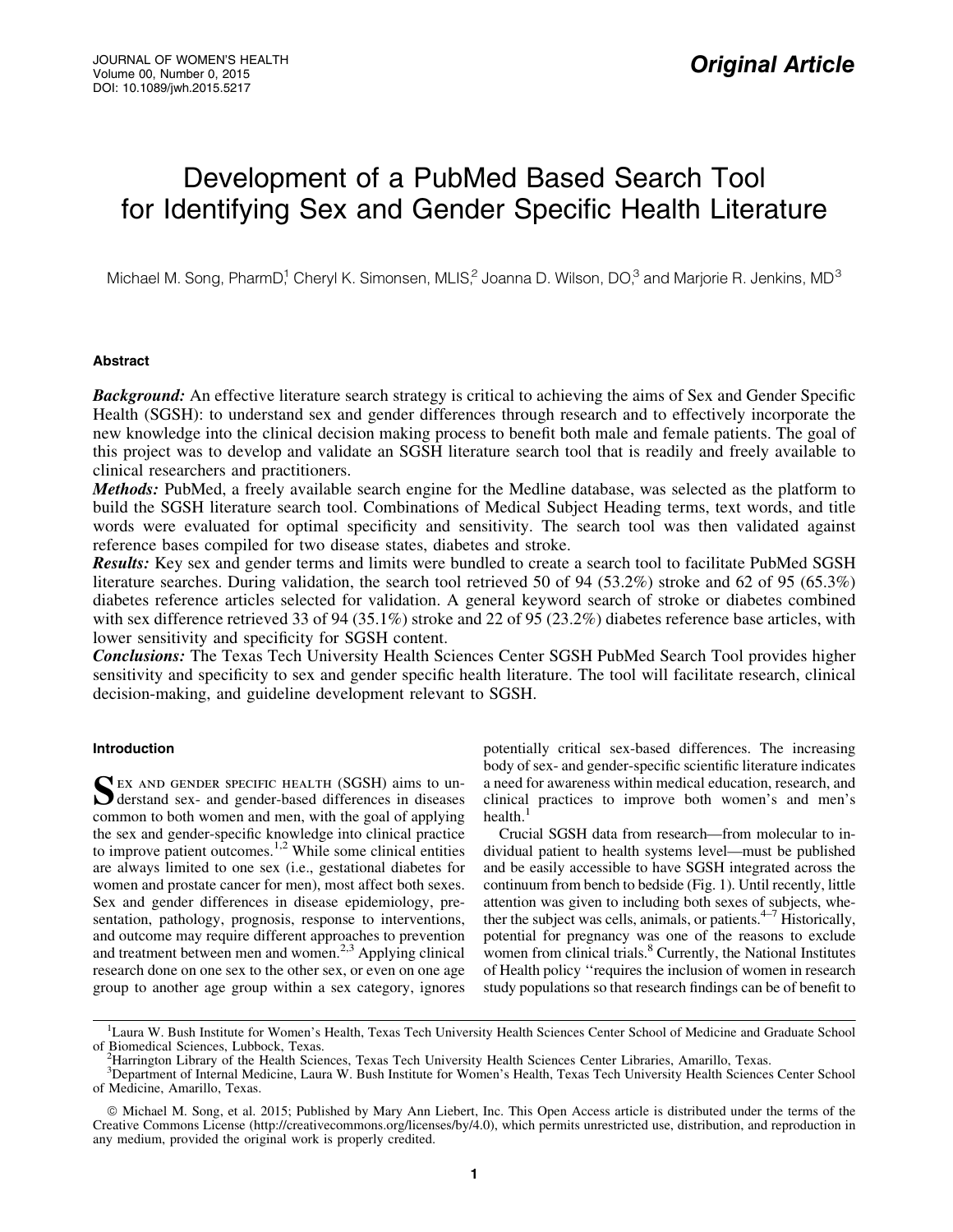

FIG. 1. Evidence-based medicine from bench to bedside. Some of the challenges in effective translation of research into sex and gender specific health care are outlined in the studies highlighted here. According to the *World Population Prospects, the 2015 Revision* from the Population Division of the United Nations Department of Economic and Social Affairs, women make up  $\sim$  51% of the population in developed countries. In addition, a U.S. Department of Labor report<sup>6</sup> indicates that  $80\%$  of health care decisions are made by women. However, Yoon and colleagues<sup>4</sup> reported that in basic science and translational surgical research, 76% of the studies involving cells did not report the sex of the cell, and 80% of animal models utilized were males. Furthermore, Dhruva and colleagues<sup>5</sup> reported that in clinical trials of cardiovascular devices, 67% of subjects were men. (Image source: M. Jenkins, Laura W. Bush Institute for Women's Health, Texas Tech University Health Sciences Center, Amarillo, Texas.)

all persons at risk of the disease, disorder, or condition under study."<sup>9</sup> As they are one of the vulnerable or protected population groups, research involving pregnant women must still meet certain ethical and legal standards as outlined by the U.S. Department of Health and Human Services.<sup>10</sup> Policy development is currently underway in federal funding agencies to ensure a sex balance in cell and animal research.<sup>11</sup> Likewise, the publishing community must encourage sex-based reporting of data. Sex balance in clinical research via active recruitment of women, both pre- and postmenopausal, as research subjects will be critical in understanding sex differences and establishing clinical guidelines that incorporate sex-appropriate evidence.

Implementation of sex and gender evidence based care depends on ready access to published evidence that clearly demonstrate sex-based differences in epidemiology, risk factors, prevention, diagnosis, prognosis, treatment approach, and outcome. Published literature from various disciplines that report specifically on sex-based differences on these topics in diseases that are common to both women and men constitute the SGSH literature. One example of SGSH literature is the study by Perreault et al. that found >3% weight loss through intensive lifestyle modification resulted in greater decreases in 2-hour postprandial glucose, hemoglobin A1C, and triglyceride levels in men than in women.<sup>12</sup> Another example of SGSH literature is the meta-analysis results reported by Berger et al., which found the use of aspirin for primary prevention demonstrated a risk reduction for ischemic stroke in women, while the same treatment resulted in the risk reduction for myocardial infarction in men.<sup>13</sup> Currently, searching the expanding body of medical literature for sex- and gender-specific articles proves cumbersome and time consuming. SGSH literature is often difficult to locate or identify in searchable databases of biomedical literature because of a lack of consensus within publications regarding clarity in titles, key words, and filing terms.<sup>14</sup>

Many published reports outline the development of refined search tool filters for various topics to optimize sensitivity

(ability to recall all topically relevant articles) and specificity (ability to exclude ''false hits'' when retrieving topically relevant articles), resulting in the minimization of the number needed to read (NNTR; number of articles a researcher must read to find one topically relevant article).<sup>14–26</sup> As for topics relating to women's health, in 2000, Montgomery and Sherif initially outlined search terms and simple search strategies for retrieving literature specific to women's health topics in PubMed.<sup>14</sup> In addition, Moerman and colleagues created a sex-specific literature search tool within Ovid with the key terms and filters utilized in the method listed in their report.<sup>25</sup> Although Ovid offers greater search customization compared with PubMed, it requires a paid subscription and is not widely available in a freely available public use format. Recently, a gender medicine open access archive of subject specific material created by Oertelt-Prigione and colleagues was made available in  $2014.<sup>27</sup>$  The archive contains articles that are manually searched, curated, and confirmed to contain SGSH content. Currently, there is not a widely accessible PubMed search engine tool for SGSH literature searches. The objective of this study was to develop an efficient, accurate, and freely available SGSH literature search tool that will, with high sensitivity and specificity, retrieve literature that clearly demonstrate sex-based differences in the epidemiology, risk factors, prevention, diagnosis, prognosis, treatment approach, and outcome. Such a tool will facilitate further research in sex and gender differences in diseases, improve the incorporation of sex- and gender-specific evidence into clinical practice guideline development, and facilitate personalized care in clinical decision making.28–32

#### Materials and Methods

#### Development of the search tool

Several databases and search engines were considered when the decision was made to develop a search tool for finding articles on gender-based research within the biomedical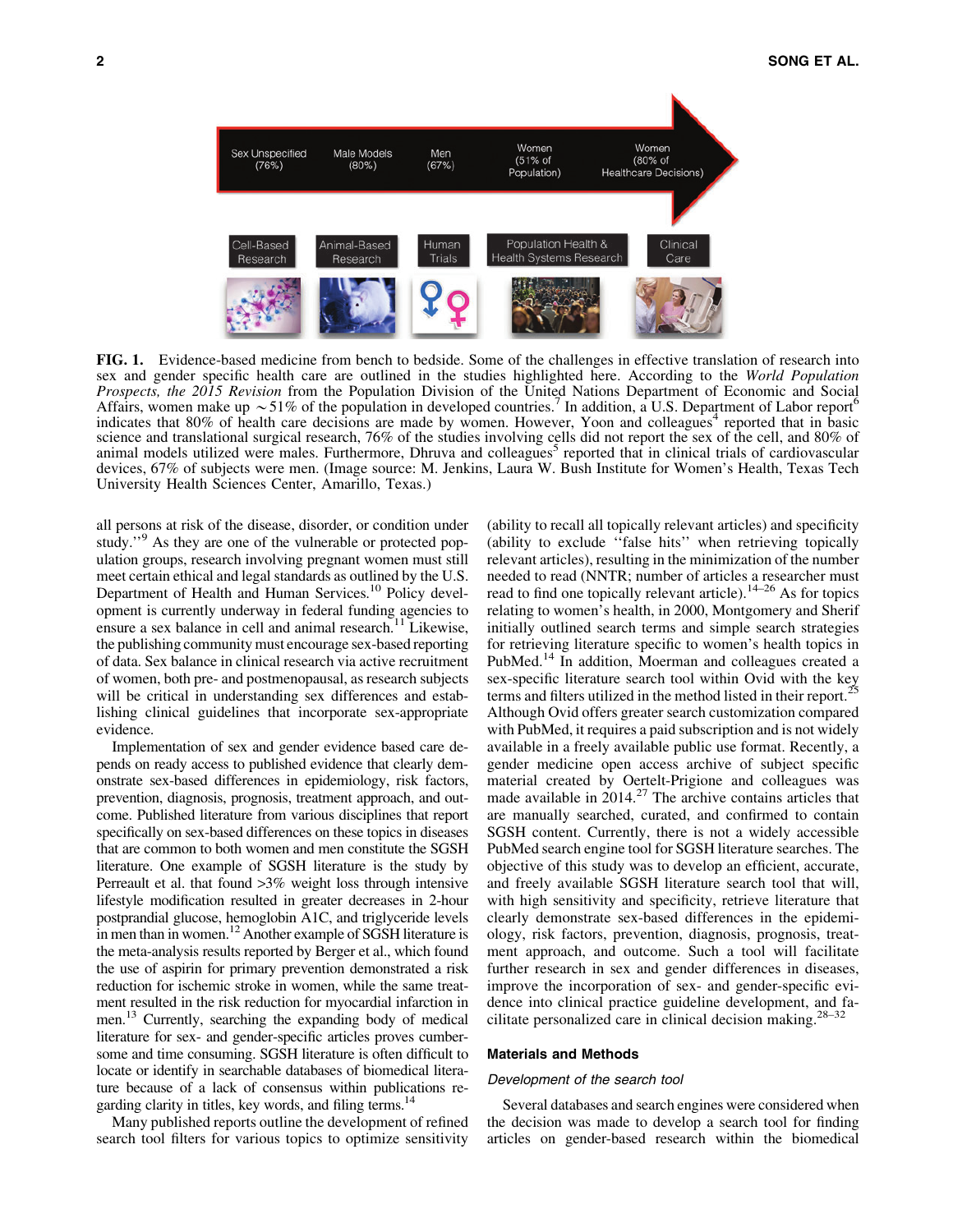#### SEX AND GENDER SPECIFIC HEALTH LITERATURE SEARCH 3

literature. PubMed was chosen because it is freely accessible on the Internet. PubMed is the online search engine for the Medline bibliographic database that was developed by the National Center for Biotechnology Information (NCBI) at the National Library of Medicine  $(NLM)$ <sup>33</sup> It queries the articles indexed in Medline as well as other content. It also provides links to a number of the articles in full text, many of which can be accessed free of charge, while others may be purchased from the publisher or obtained through institutional subscriptions.

Articles in Medline are indexed using medical subject headings (MeSHs). MeSH is the controlled vocabulary thesaurus developed in a hierarchical structure from broad to narrow scope. The articles are indexed as specifically as possible by the indexers at the NLM. Key words (usually 3–5 words chosen by the author to represent the essential contents of the manuscript) or text words can also be used when searching. Text word search is limited to title and abstract, not the full text of each article. If a text word is also a MeSH term, then PubMed carries out the requested search utilizing the term both as text and MeSH terms. In developing our methodology for SGSH literature, both MeSH and text words were utilized. The terms used in the search must appear in the title or abstract in order for the article to be retrievable. Currently, no MeSH terms exist to label articles with ''sex differences," "gender differences," or "male–female differences,'' thus limiting current search success.

The search strategy that was developed had to be broad enough to retrieve the most pertinent articles (high sensitivity), but not so broad that the retrieval would contain many articles not relevant to the topic (low specificity). Our overall approach was (1) compile the list of relevant terms (MeSH, title, key, or text terms) that are able to retrieve SGSH specific articles, (2) combine the terms with a combination strategy that optimizes the sensitivity and specificity for SGSH content, and (3) validate the developed search tool using manually compiled reference bases.

For the first step, the MeSH database was searched to find sex and gender related terms. Many factors came into play the terms the authors chose to use in the abstract and title of the article, the terms the indexer chose to index the article, and the terms the searcher chose to use in the search strategy. MeSH terms chosen were ''sex factors,'' ''sex distribution,'' and ''sex characteristics,'' terms that were previously discussed by Moerman et al.<sup>25</sup> The term "sex factors" was also previously reported by Montgomery and Sherif as ''the preferred MeSH term for indicating sex or gender differences."<sup>14</sup> Titles of many of the relevant articles contained the word ''gender''; however, "gender identity," the only currently available MeSH heading containing the word ''gender'' (there is currently no MeSH heading for gender), resulted in a marked increase in false hits (articles retrieved that contain the search terms but are not relevant to the topic of the search). Therefore, ''gender'' as a text or title word was used instead. ''Sex'' as a term was used many times in the title of relevant articles, but its use also retrieved some false hits. It was ultimately determined that using the term sex as a title word was more beneficial than detrimental to the outcome of the search, as it limited the retrieval of nonrelevant articles. ''Sex difference'' or ''sex differences'' as keywords were also selected because the preliminary evaluation of some of the SGSH literature also revealed frequent use of those terms.

For the second step, several experimental strategies using various combinations of MeSH terms, text words, and title words were evaluated for their ability to enrich the search results for SGSH content. The volume of false hits was of primary concern as that is currently the biggest challenge in SGSH literature searches: the manual effort needed to sift through false hits to identify the truly relevant SGSH specific literature. The retrieved articles for the experimental strategies were evaluated for the SGSH content by J.W. and C.S. The search strategy that was eventually chosen for the search tool is: (sex based OR sex factors OR sex distribution OR sex characteristics OR sex dimorphism OR gender difference\* OR gender based) AND (gender[ti] OR sex[ti]) AND (humans[mesh] AND English[lang]). The "\*" immediately following a term allows for the search of all terms that include the listed term as a ''root.'' For example, a search request for ''difference\*'' will result in a search for ''difference'' OR ''differences.'' The terms in this search strategy are searched as MeSH terms and as text words, and in the case of ''gender'' and ''sex'' they are searched as title [ti] words. Inserting the above collection of terms exactly into the PubMed search line will yield a large volume of articles. The researcher can individualize the search to their topic of interest by carrying out a combination search. For example, the search may then be focused on hypertension, cardiac disease, diabetes, exercise, or whatever topic of the researcher's interest, by combining the basic SGSH search with topic specific search terms by using AND. In addition, filters can be applied to further focus the search. Some of the filters available on PubMed include language, publication date, age, species, sex, article type (such as reviews, clinical trials, or practice guidelines), and text availability (such as abstract, full text, or free full text). The researcher can save this search strategy in an NCBI account and then transfer it to their desktop as a saved search. Subsequently, each time the search is carried out, the results will be updated and include any newly indexed articles that fit the search strategy. In addition, the National Center for Biotechnology Information (NCBI), part of the NLM, provides the MyNCBI tool that saves search parameters and generates updated searches as desired. Users receive an emailed list of new articles when the search is run in a preset schedule: daily, weekly, or monthly. An NCBI user's customized search can be set as private, so only the user can access it, or can be shared with other users.

## Validation of the search tool

Two general topics were chosen for the validation of the search tool: diabetes and stroke. These two general topics were chosen for (1) the relatively high prevalence (diabetes) and high morbidity/mortality (stroke) in the general population, (2) the relatively higher availability of published reports on sex differences in risk factors, pathology, and outcomes, and (3) the potential for significant improvement in outcomes by providing sex- and gender-specific individualized medical care. The list of sex-specific references used in the validation process (the reference bases) were compiled for each disease state by (1) manually searching PubMed and reviewing titles and abstracts for SGSH content (by combining the search for either Diabetes Mellitus[MeSH] or Stroke[MeSH] with the keyword search for ''sex difference OR sex differences,'' (2) reviewing the references listed in published review articles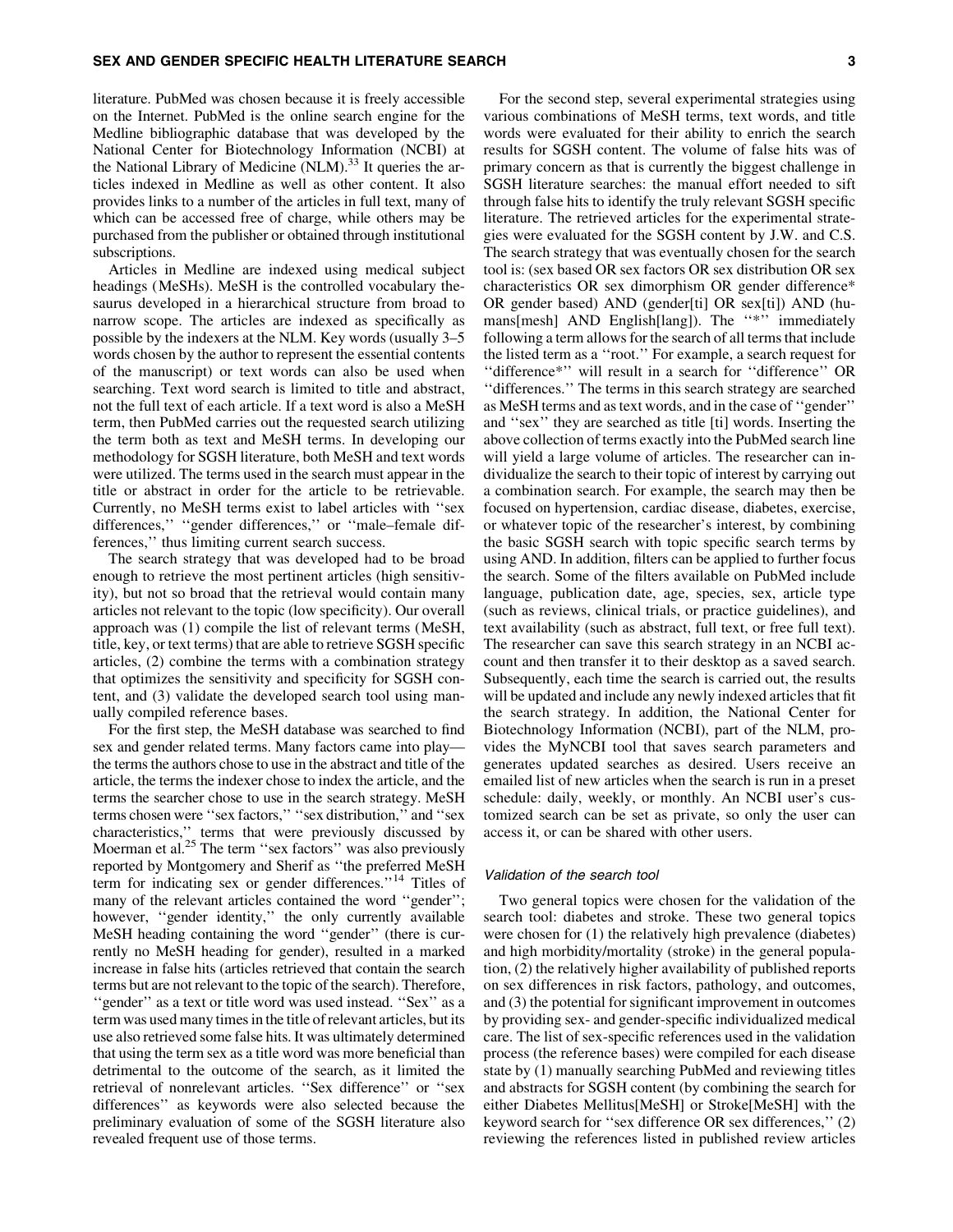|                                                                                                                                                                                                                                                           |  | Total number<br>of hits | <i>Standard articles</i><br>retrieved |
|-----------------------------------------------------------------------------------------------------------------------------------------------------------------------------------------------------------------------------------------------------------|--|-------------------------|---------------------------------------|
| Keyword search (basic topic + sex differences search)<br>(stroke AND sex difference*); filters: human, English<br>or<br>(diabetes AND sex difference*); filters: human, English                                                                           |  | 301                     | 33/94                                 |
|                                                                                                                                                                                                                                                           |  | 539                     | 23/95                                 |
| <b>TTUHSC SGSH PubMed search tool: Basic</b>                                                                                                                                                                                                              |  | 566                     | 50/94                                 |
| (sex based OR sex factors OR sex distribution OR sex characteristics OR<br>sex dimorphism OR gender difference* OR gender based) AND<br>(gender[ti] OR sex[ti]); filters: human, English                                                                  |  | 1027                    | 62/95                                 |
| Total number of hits at the time of validation: 21,315                                                                                                                                                                                                    |  |                         |                                       |
| TTUHSC SGSH PubMed search tool: Expanded<br>(sex based OR sex factors OR sex distribution OR sex characteristics OR<br>sex dimorphism OR gender difference* OR female) AND (gender[ti] OR<br>sex[ti] OR women[ti] OR female[ti]); filters: human, English |  | 1623                    | 77/94                                 |
|                                                                                                                                                                                                                                                           |  | 5569                    | 81/95                                 |
| Total number of hits at the time of validation: 97,972                                                                                                                                                                                                    |  |                         |                                       |

Table 1. Summary of Search Strategies and Validation Results

TTUHSC SGSH, Texas Tech University Health Sciences Center Sex and Gender Specific Health..

for diabetes $34-43$  and stroke, $44-53$  and (3) reviewing the references section in relevant chapters in gender-based medicine textbooks.54–56 The title, abstract, and the whole text were reviewed for SGSH content, specifically for content that clearly demonstrate sex-based differences in the epidemiology, risk factors, prevention, diagnosis, prognosis, treatment approach, or outcome) and the inclusion into the set of the standard reference base for diabetes and stroke were confirmed by M.J., C.S., and M.S. On references that were categorized differently by the two searchers, the two discussed the specific reference of concern and reached a consensus as to whether it should be included in the reference base. Articles that are specific to only one sex (i.e., gestational diabetes, diabetes in polycystic ovary syndrome, diabetes in men with prostate cancer) were excluded, as such articles do not delineate sexbased differences and such articles can be readily retrieved by a general combination search in PubMed. The list of references compiled was limited to a 10-year period, from 2003 to 2012, and to humans. The final list of references included 95 references for diabetes and 94 for stroke (Supplementary Tables S1 and S2; Supplementary Data are available online at www.liebertpub.com/jwh). A simple combination search of ''diabetes'' or ''stroke'' was carried out with the Texas Tech University Health Sciences Center (TTUHSC) SGSH PubMed Search Tool, with a Custom Date of Range limit from 2003/01/ 01 to 2012/12/31. A basic search strategy utilizing text terms ''stroke'' or ''diabetes'' combined with ''sex difference'' with limits to ''human'' and ''English'' was utilized to assess the

Table 2. Stroke SGSH Literature Search Results Summary

| Search<br>strategy |       | Number of standard Number<br>Total hits articles recovered needed to read |      |
|--------------------|-------|---------------------------------------------------------------------------|------|
| Keyword            | 301   | 33                                                                        | 9.1  |
| Basic              | 566   | 50                                                                        | 11.3 |
| Expanded           | 1.623 | 77                                                                        | 21.1 |

sensitivity of simple combined term searches not utilizing the newly developed search tool. At the time of validation, the comparison of ''sex difference'' versus ''gender difference'' in combination with either ''stroke'' or ''diabetes'' demonstrated a similar number of total hits for stroke (509 vs. 510) and a higher number of nonspecific hits for diabetes (856 vs. 1037), thus making a search for ''sex difference'' a reasonable search.

### Statistical analysis

The results obtained by various search strategies were evaluated using the z-test for proportions;  $p < 0.05$  was considered statistically significant.

## **Results**

The PubMed based TTUHSC SGSH PubMed Search Tool: Basic retrieved 21,315 articles at the time of the method validation. When combined with terms ''stroke'' or ''diabetes'', the search tool (''basic'' in Tables 1–3) retrieved 50 of 94  $(53.2\%)$  and 62 of 95  $(65.3\%)$  articles from the reference base utilized for the validation process with number-needed-to-read (NNTR) of 11.3 and 16.6 respectively. The expanded search tool (''expanded'' in Tables 1–3) combined with title words ''women'' and ''female'' (the TTUHSC SGSH Pub-MedSearch Tool: Expanded) retrieved 97,972 articles at the time of method validation. When combined with terms "stroke" or "diabetes," the expanded search tool retrieved 77

Table 3. Diabetes SGSH Literature Search Results Summary

| Search<br>strategy | <i>Total hits</i> | Number of<br>standard articles<br>recovered | Number needed<br>to read |
|--------------------|-------------------|---------------------------------------------|--------------------------|
| Keyword            | 539               | 23                                          | 23.4                     |
| Basic              | 1027              | 62                                          | 16.6                     |
| Expanded           | 5569              | 81                                          | 68.8                     |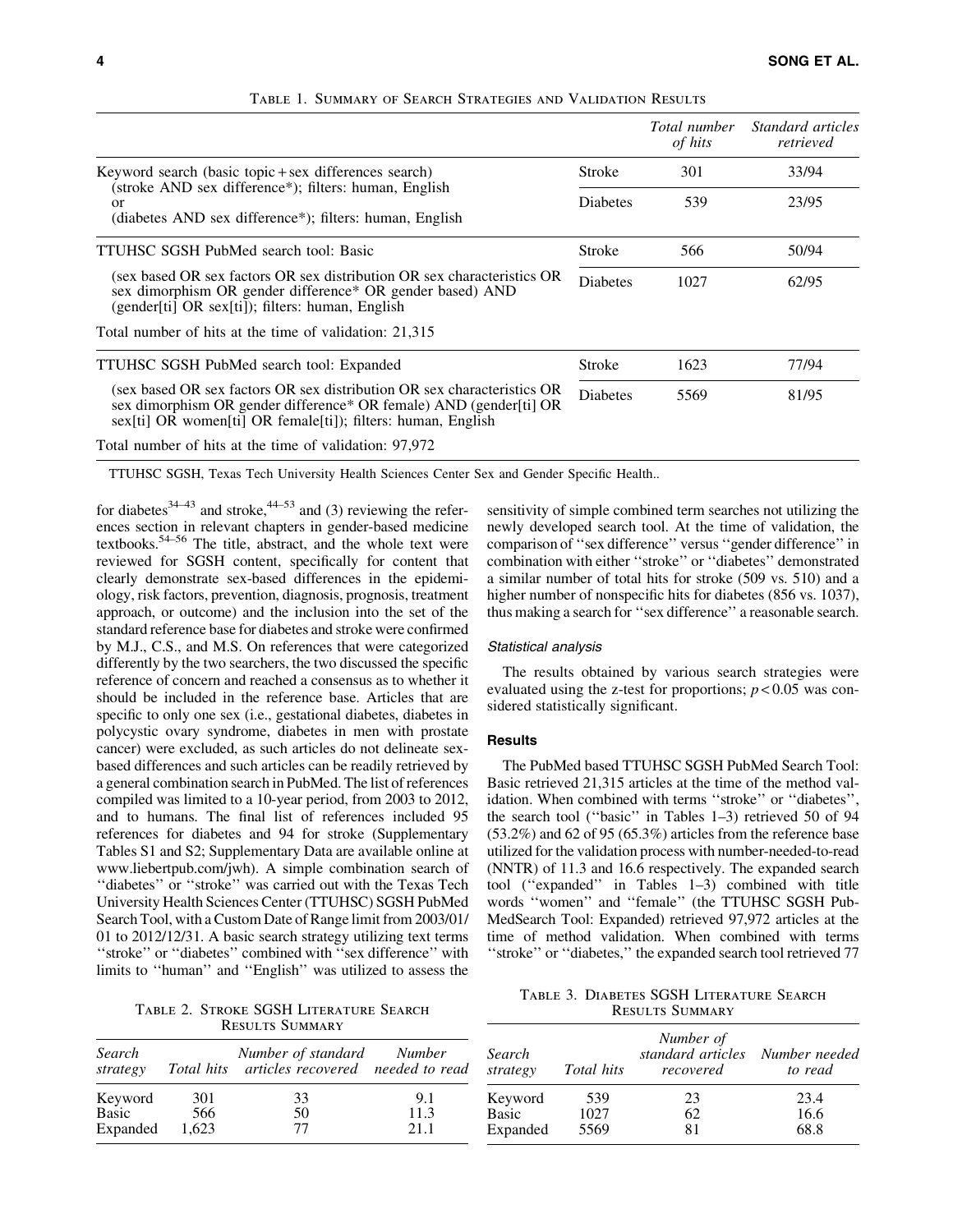of 94 (81.9%) and 81 of 95 (85.3%) articles with NNTR of 21.3 and 68.8 respectively. On the other hand, simple keyword searches (''keyword'' in Tables 1–3) utilizing ''stroke'' or ''diabetes'' combined with ''sex difference'' resulted in the retrieval of 33 of 94 (35.1%) stroke and 23 of 95 (24.2%) diabetes standard reference base articles, which are a statistically significant decrease ( $p < 0.05$ ) from the results obtained by the basic and expanded search tools. The NNTRs were 9.1 and 23.4 for stroke and diabetes, respectively.

## **Discussion**

The TTUHSC SGSH PubMed Search Tool utilizes a basic PubMed search engine strategy. Such strategies are dependent upon the MeSH indexing, words utilized in the title and abstract, key words provided by the author, and the individual user search strategy. For example, the search of MeSH headings for the term "sex" retrieved seven relevant terms and therefore a careful selection of MeSH and non-MeSH terms in the search strategy will be critical to having both specific and sensitive search results.

The TTUHSC SGSH PubMed Search Tool: Basic was expanded to include the gender- and sex-specific terms women and female as title words, which resulted in a marked increased rate of article retrieval. While the number of retrieved articles increased, the TTUHSC SGSH PubMed Search Tool: Expanded also increased the number of reference base articles retrieved. The authors recommend utilizing the TTUHSC SGSH Search Tool: Basic to perform the literature searches. Combining MeSH heading specific search strategies with text word searches to increase targeted manuscript retrieval also may skew results to gender or social constructs. We found that the expanded search tool significantly increased the overall NNTR and increased false hits of articles about women and violence and women and abuse. We hypothesize this is a reflection of the nonspecific assignment of MeSH headings on sex, gender, and women's health topics. These gender and social constructs may be less relevant to the work of basic and preclinical researchers.

Today, the most critical challenge in SGSH literature searches is the manual effort necessary to sift through a large number of false hits to identify truly SGSH specific publications. Our preliminary approach was to replicate in PubMed, as much as possible, the Ovid search strategy previously reported.<sup>25</sup> However, as a list of search terms and filters only partially describe a complete search strategy, we were not able to fully replicate the combination search strategy in PubMed. In addition, the terms utilized in the literature and cataloged by institutions such as the NLM evolve over time. Therefore, it is not possible to make a direct comparison of the results described here to results obtained by previous methods, utilizing the same reference base. The search tool described here was successful in markedly decreasing the NNTR while maintaining an acceptable level of sensitivity. As expected, the reference base articles not retrieved by the search tool were determined to be those articles that contain SGSH content but do not list in its title or abstract the search terms included in the search tool. Specific area of focus (i.e., diagnosis, complications, etc.) was not a determining factor as to the successful or unsuccessful retrieval by the search tool.

All topic specific search tools (including this tool) require a balance between maximizing the sensitivity (by having as broad a search methodology as possible) and maximizing specificity (by narrowing the search strategy to eliminate false hits). Therefore, as is the case with each clinically relevant test currently in use, it is quite difficult, to say the least, to establish an extremely sensitive and at the same time highly specific search tool. The most obvious challenge to producing a highly sensitive and highly specific search tool for SGSH specific literature is the current lack of consensus on appropriate MeSH terms for cataloging SGSH specific content or assignment of such MeSH terms by the NLM. In addition, the continuing evolution of terms or development of new terms in SGSH literature (as well as in all published literature), will necessitate continued and ongoing efforts to optimize search strategies as discussed in this article, as well as articles discussed by others such as Moerman et al.<sup>25</sup> and Montgomery and Sherif.<sup>14</sup>

The tool and instructions (''How-to-Guide'') for end-users can be accessed free of charge at www.sexandgenderhealth.org under the Resources tab. Once the researcher launches the tool, they can apply filters (article types, publication dates, language, etc.) and hone the search to their specific area of interest.

### Conclusion

The TTUHSC SGSH PubMed Search Tool is a straightforward and customizable method of performing literature searches for SGSH specific publications. Current limitations to rapid SGSH literature procurement include vague utilization of the terms sex and gender in published literature, as well as nonspecific MeSH headings to categorize published works. Cultivating and accessing the data of sex and gender differences will require the participation of researchers and publishers, as well as clarifications of MeSH headings to improve literature retrieval.

The TTUHSC SGSH PubMed Search Tool is designed to provide researchers and clinicians with literature search results that are sensitive and specific to SGSH topics with decreased non-SGSH specific false hits. The search tool facilitates literature acquisition on sex and gender differences, which may help scientists and clinicians further research on sex and gender differences and incorporate sex and gender-specific evidence into clinical practice guidelines and clinical decision-making.

#### Acknowledgments

We would like to acknowledge the Texas Tech University Health Sciences Center Laura W. Bush Institute for Women's Health, TTUHSC School of Medicine, and TTUHSC Libraries for the support for this project.

M.J. and J.W. initiated the project. J.W. and C.S. designed and developed the initial search tool. M.J., C.S., and M.S. developed the expanded search tool. M.S. designed the validation protocol. M.J., C.S., and M.S. selected the papers utilized in the search tool validation process. M.S., C.S., J.W., and M.J. reviewed the results of the validation and prepared the manuscript.

## Author Disclosure Statement

No competing financial interests exist.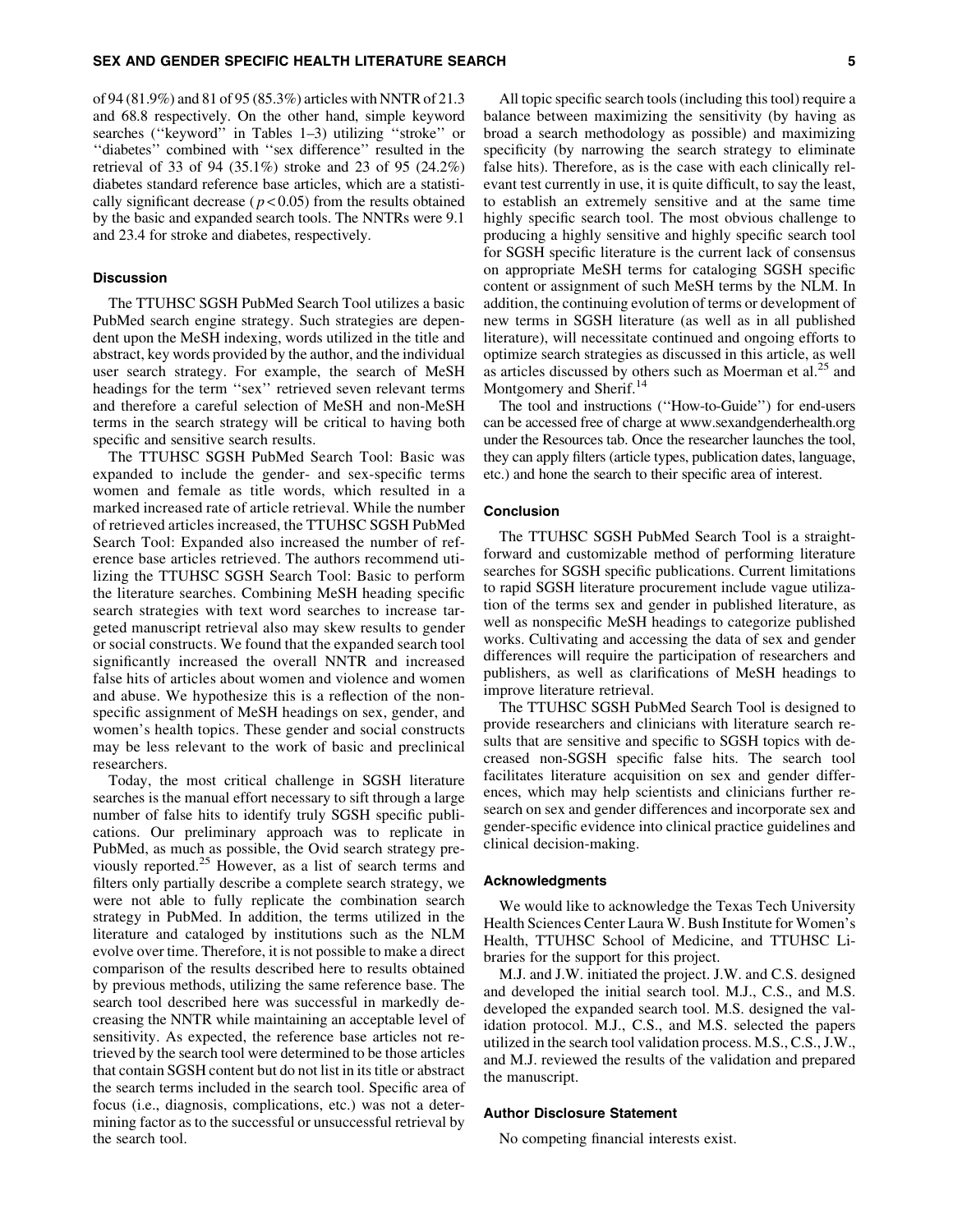## **References**

- 1. Regitz-Zagrosek V, Seeland U. Sex and gender differences in clinical medicine. Handb Exp Pharmacol 2012;(214):3–22.
- 2. Laura Bush Institute. What is gender based medicine? 2013. Available at: www.laurabushinstitute.org/gender-based-medic ine. aspx (Accessed June 24, 2015).
- 3. Baggio G, Corsini A, Floreani A, Giannini S, Zagonel V. Gender medicine: A task for the third millennium. Clin Chem Lab Med 2013;51:713–727.
- 4. Yoon DY, Mansukhani NA, Stubbs VC, Helenowski IB, Woodruff TK, Kibbe MR. Sex bias exists in basic science and translational surgical research. Surgery 2014;156:508– 516.
- 5. Dhruva SS, Bero LA, Redberg RF. Gender bias in studies for Food and Drug Administration premarket approval of cardiovascular devices. Circulation 2011;4:165–171.
- 6. U.S. Department of Labor Employee Benefits Security Administration. Fact sheet: General facts on women and job based health. Washington, DC: U.S. Department of Labor, 2013.
- 7. United Nations (UN) Department of Economics and Social Affairs – Population Division. World population prospects, the 2015 revision. New York: United Nations, 2015. Available at: esa.un.org/unpd/wpp/DVD Accessed August 3, 2015.
- 8. Swerdlow PS. Use of humans in biomedical experimentation. In: Macrina FL, ed. Scientific integrity, 3rd ed. Washington, DC: ASM Press, 2005:91–126.
- 9. Office for Human Research Protections. IRB guidebook. Chapter VI: Special classes of subjects. Washington, DC: U.S. Department of Health and Human Services (HHS), 1993. Available at: www.hhs.gov/ohrp/archive/irb/irb\_ guidebook.htm (Accessed June 24, 2015).
- 10. U.S. Department of Health and Human Services, Office for Human Research Protections. Regulations: Human subjects research page. 2015. Available at: www.hhs.gov/ohrp (Accessed June 24, 2015).
- 11. Clayton JA, Collins, F.S. NIH to balance sex in cell and animal studies. Nature 2014;509:282–283.
- 12. Perreault L, Ma Y, Dagogo-Jack S, et al. Sex differences in diabetes risk and the effect of intensive lifestyle modification in the Diabetes Prevention Program. Diabetes Care 2008;31:1416–1421.
- 13. Berger JS, Roncaglioni MC, Avanzini F, Pangrazzi I, Tognoni G, Brown DL. Aspirin for the primary prevention of cardiovascular events in women and men: A sex-specific meta-analysis of randomized controlled trials. JAMA 2006; 295:306–313.
- 14. Montgomery CH, Sherif K. The information problem in women's health: A piece of the solution. J Womens Health Gend Based Med 2000;9:529–536.
- 15. Harrison J. Designing a search strategy to identify and retrieve articles on evidence-based health care using MED-LINE. Health Libr Rev 1997;14:33–42.
- 16. Robinson KA, Dickersin K. Development of a highly sensitive search strategy for the retrieval of reports of controlled trials using PubMed. Int J Epidemiol 2002;31: 150–153.
- 17. Wilczynski NL, Morgan D, Haynes RB. An overview of the design and methods for retrieving high-quality studies for clinical care. BMC Med Inform Decis Mak 2005;5:20.
- 18. Haynes RB, Wilczynski N, McKibbon KA, Walker CJ, Sinclair JC. Developing optimal search strategies for de-

tecting clinically sound studies in MEDLINE. J Am Med Inform Assoc 1994;1:447–458.

- 19. Haynes RB, Kastner M, Wilczynski NL. Developing optimal search strategies for detecting clinically sound and relevant causation studies in EMBASE. BMC Med Inform Decis Mak 2005;5:8.
- 20. Wilczynski NL, Haynes RB. Developing optimal search strategies for detecting clinically sound causation studies in MEDLINE. AMIA Annu Symp Proc. United States 2003: 719–723.
- 21. Wilczynski NL, Haynes RB. Developing optimal search strategies for detecting clinically sound prognostic studies in MEDLINE: An analytic survey. BMC Med 2004;2:23.
- 22. Wong SS, Wilczynski NL, Haynes RB. Developing optimal search strategies for detecting clinically sound treatment studies in EMBASE. J Med Libr Assoc 2006;94:41–47.
- 23. Wong SS, Wilczynski NL, Haynes RB. Developing optimal search strategies for detecting clinically relevant qualitative studies in MEDLINE. Stud Health Technol Inform 2004; 107:311–316.
- 24. Sladek RM, Tieman J, Currow DC. Improving search filter development: A study of palliative care literature. BMC Med Inform Decis Mak 2007;7:18.
- 25. Moerman CJ, Deurenberg R, Haafkens JA. Locating sexspecific evidence on clinical questions in MEDLINE: A search filter for use on OvidSP. BMC Med Res Methodol 2009;9:25.
- 26. Bachmann LM, Coray R, Estermann P, Ter Riet G. Identifying diagnostic studies in MEDLINE: Reducing the number needed to read. J Am Med Inform Assoc 2002; 9:653–658.
- 27. Oertelt-Prigione S, Gohlke BO, Dunkel M, Preissner R, Regitz-Zagrosek V. GenderMedDB: An interactive database of sex and gender-specific medical literature. Biol Sex Differ 2014;5:7.
- 28. Sladek RM, Tieman J. Applying evidence in the real world: A case study in library and information practice. Health Info Libr J 2008;25:295–301.
- 29. Deurenberg R, Vlayen J, Guillo S, Oliver TK, Fervers B, Burgers J. Standardization of search methods for guideline development: An international survey of evidence-based guideline development groups. Health Info Libr J 2008; 25:23–30.
- 30. Aldrich R, Kemp L, Williams JS, et al. Using socioeconomic evidence in clinical practice guidelines. BMJ 2003;327:1283–1285.
- 31. Keuken DG, Haafkens JA, Moerman CJ, Klazinga NS, ter Riet G. Attention to sex-related factors in the development of clinical practice guidelines. J Womens Health (Larchmt) 2007;16:82–92.
- 32. Keuken DG, Haafkens JA, Hellema MJ, Burgers JS, Moerman CJ. Incorporating a gender perspective into the development of clinical guidelines: A training course for guideline developers. Implement Sci 2007;2:35.
- 33. National Center for Biotechnology Information, U.S. National Library of Medicine, National Institutes of Health. PubMed. www.ncbi.nlm.nih.gov/pubmed (Accessed June 24, 2015).
- 34. Legato MJ, Gelzer A, Goland R, et al. Gender-specific care of the patient with diabetes: Review and recommendations. Gend Med 2006;3:131–158.
- 35. Blaak E. Sex differences in the control of glucose homeostasis. Curr Opin Clin Nutr Metab Care 2008;11:500– 504.